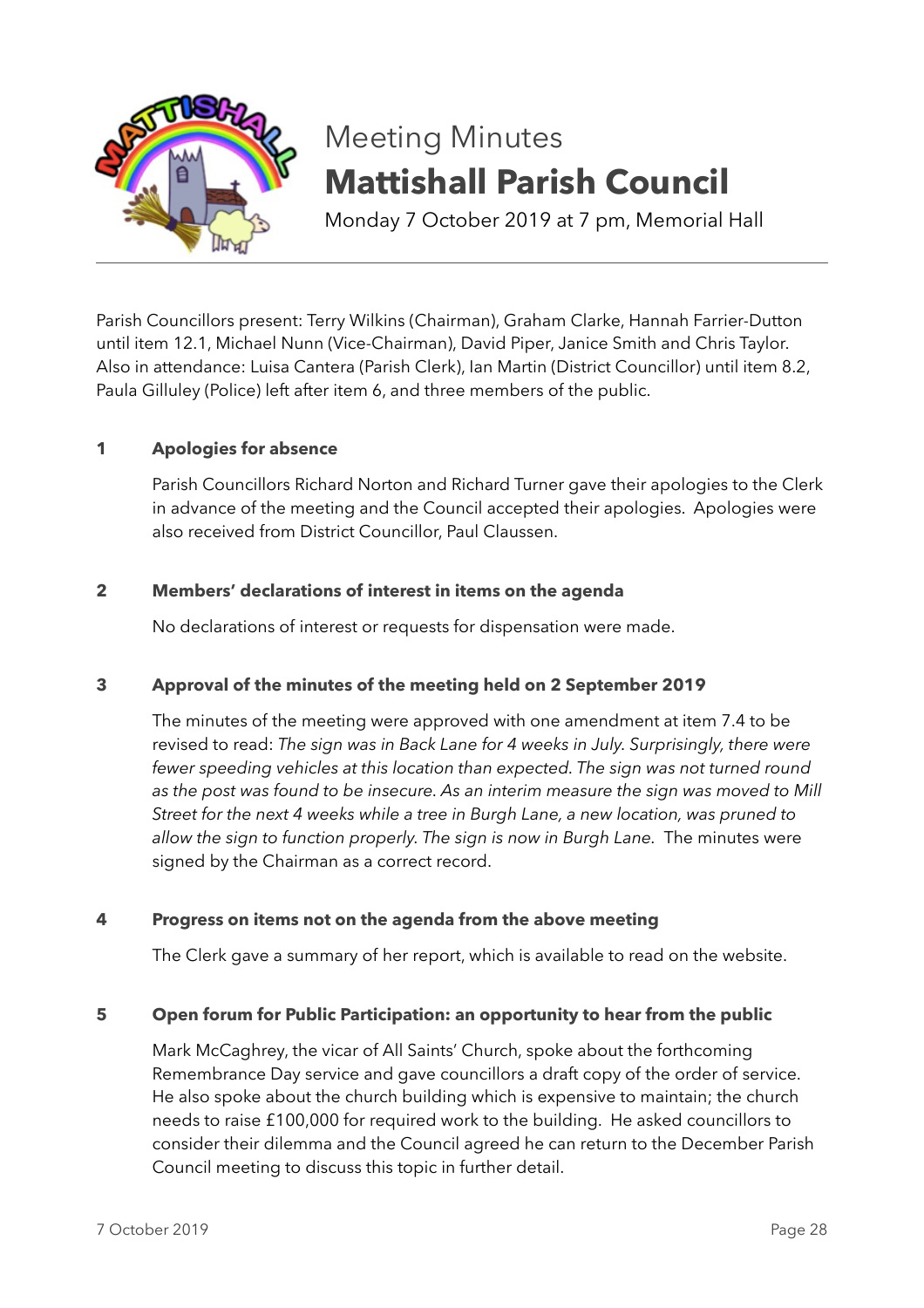Mr Martin, District Councillor, gave an update on the Local Plan for Breckland, the 5 year housing supply, and how the Parish Council could ask a lead planner to a future meeting. He provided a written report for councillors.

# **6 Paula Gilluley: Norfolk Police Engagement Officer**

Police Officer, Paula Gilluley, asked councillors about the types of anti-social in Mattishall. The response was littering behind the war memorial and on land between Walnut Tree Fields and the school playing field; vandalism to the war memorial and trees at the village green, and footballs hitting cars close to the green. Paula will post a message on the Mattishall Facebook page to encourage reporting. She said she would like to talk to the youth club and suggested that the Parish Council asks the village youth what they would like to have available to them in the village to prevent boredom. She will initiate patrols of the two key areas identified.

# 6.1 **Consideration of the installation of goal posts on the village green**

Complaints have been received from residents living close to the village green about footballs hitting cars, buildings and cars. Dr Piper presented some initial research on the cost of a goal post which could be sited on the southern edge of the green. Installing a goal post would also include moving a bench to another part of the green and possibly introducing a gate or stile to one side to allow access to the footpath behind. Dr Piper will report further at the November meeting.

## **7 Planning matters**

## 7.1 **Results of applications (decisions taken by Breckland Council)**

 3PL/2019/0375/F - Land adjacent Four Winds, Mill Road - Erection of 3 detached dwellings and garages - Application approved.

 3PL/2019/1011/HOU - 91 Dereham Road - Front single storey extension and side and rear storey extension: Application approved.

 3PL/2019/0877/F - Former water extraction plant, Mill Street - Residential re development comprising two 1.5 storey dwellings: Application withdrawn.

# 7.2 **Report and recommendations on planning applications from the Delivery and Monitoring Group (DMG)** - Comments will be sent to Breckland Council:

3PL/2019/1107/LB - London House, 9 Dereham Road - To replace the commercial entrance door within the central recessed doorway: No objection.

## **8 Updates from individual council members (for information only)**

## 8.1 **Norwich Western Link**

Dr Piper reported that the liaison group met on 17 September, although he was unable to attend. He will forward the sustainable transport measure questionnaire to councillors and collate responses in time for the 18 October deadline.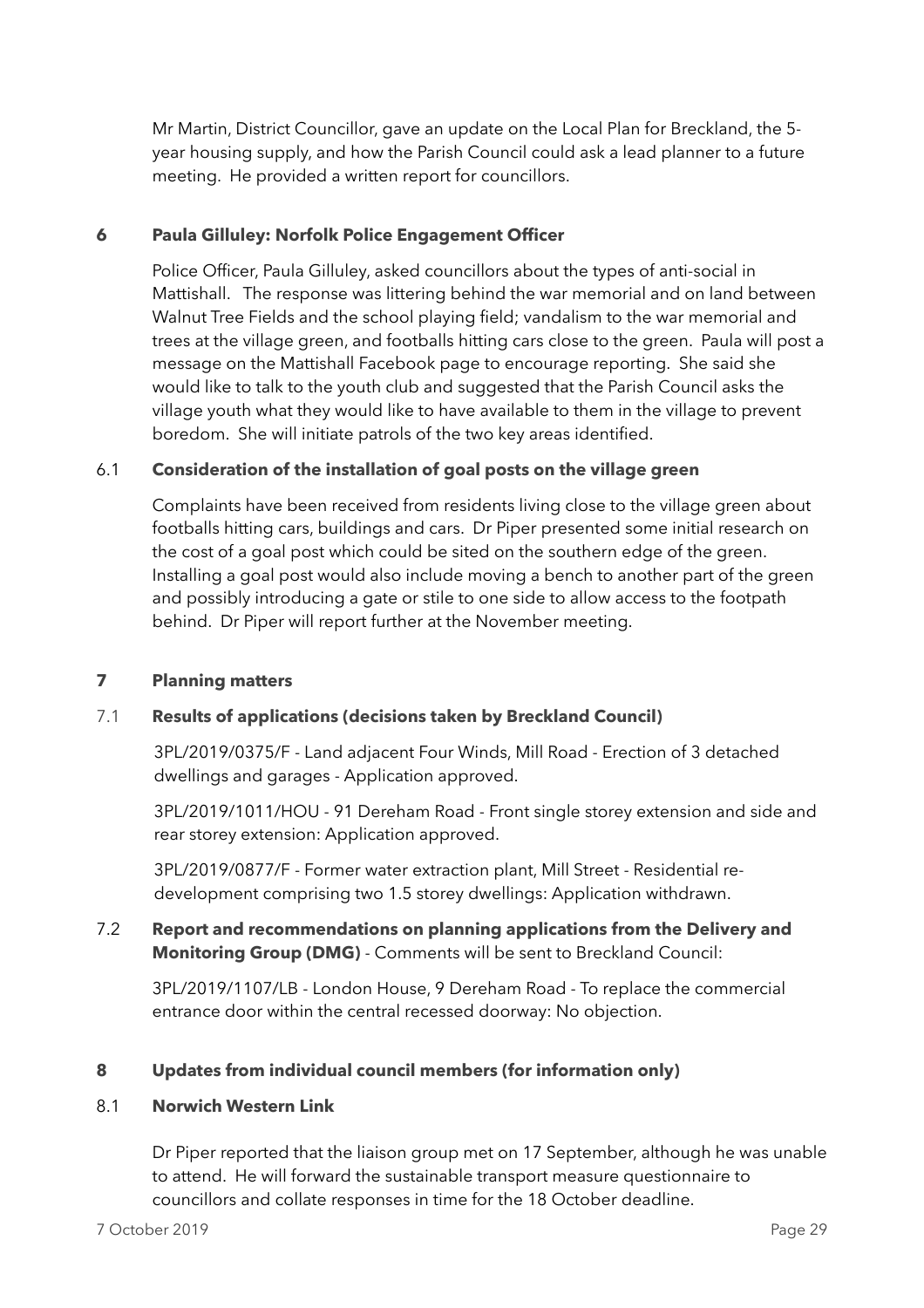### 8.2 **SAM2 (speed awareness messaging sign) and Speedwatch**

Mr Turner provided a report in advance of the meeting. The sign was placed in Burgh Lane, the first time in this location, checking traffic travelling towards Dereham Road. Just under 7% of vehicles were travelling at 35 mph or above, with two vehicles travelling at 70 mph. The location used is not suitable for use on traffic travelling in the opposite direction so the sign was moved to the 20 mph location near the school. Brackets are required for the new post on Dereham Road and Back Lane, the post here having been secured.

Eleven volunteers took part in Speedwatch training on 19 September. They began monitoring traffic just two days later and it was noticed that as soon as the Speedwatch team was spotted, traffic slowed down considerably. Five vehicles travelling above the trigger speed have been reported to the Police.

# **9 Discussion on the annual inspector's recommendation regarding the play area gate**

The Clerk reported that the inspector's recommendation was to leave the gate as it is. It meets current legislation and opens/closes correctly. He advised the Council not to make any changes to the current gate as this could invalidate the insurance and warranty with the supplier. The Council accepted this recommendation.

## **10 Discussion on a way forward with advertising for a new handyman/woman**

The Clerk reported that the person who agreed to take on this role had changed their mind. The Clerk went through the list of tasks that were outstanding in the absence of a handyperson, such as leaf clearing, grass cutting in the allotments, litter picking, planting bedding plants and putting the bins out. The Council asked the Clerk to speak with the gardener to see if she can take on any of these tasks.

## **11 General repairs and installations**

#### 11.1 **Agreement on how to address the repairs required for the war memorial**

Two paving slabs on the war memorial need to be replaced due to vandalism. The Council **RESOLVED** to accept the quotation received from Mansfield Fencing for £195.

#### 11.2 **Repointing of the cemetery wall**

The cemetery wall requires repointing on both sides close to the entrance gates. The Council **RESOLVED** that Mr Nunn and Mr Turner will carry out the work this Autumn.

#### 11.3 **Repairs to bench in the gym area**

The bench in the gym area was identified in the annual play area inspection as requiring renovation as some of the wooden slats are rotten. The Council **RESOLVED** to accept the quotation received from J Alden for £60 (excluding materials).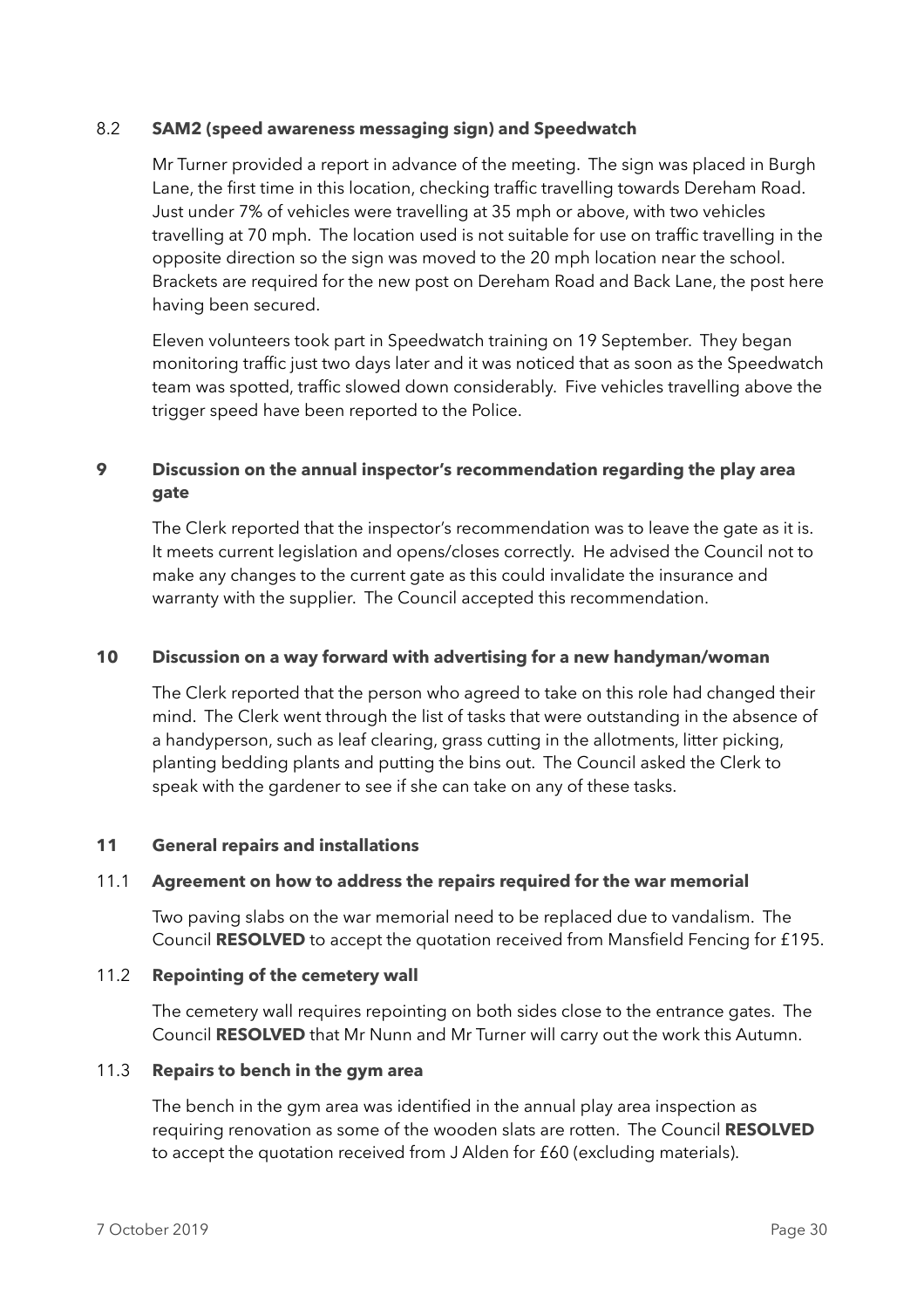## 11.4 **Initial ideas for installing the plaque to commemorate WWI airfield**

The Clerk presented a description from a local stonemason of how the plaque could be mounted onto a granite sloping wedge and fixed onto a concrete foundation. The Council said it is interested but wishes to see a sketch of the proposal as well as know the degree of the slope.

# 11.5 **Agreement to accept a contribution towards repairs to the churchyard wall from Pilgrim Foods**

The Council **RESOLVED** to accept the £250 offered by Pilgrim Foods.

## **12 Youth club**

### 12.1 **September update**

Mr Nunn explained that the youth club is more popular than ever with 39 attendees last Friday and 43 the week before.

## 12.2 **Consideration of request from YMCA (provider) for a staffing increase and possible change in hours**

Due to the popularity of the youth club, the YMCA have asked the Parish Council to consider two options: to split the club into two age groups with each session lasting for 1.5 hours rather than 2 hours (£16 extra per week plus an increase in hall hire), or increase the staffing by one member each week for an additional £32 per week. The Council discussed these options and it was felt that it might be too soon to split the group as most children are in the younger age bracket. The Council **RESOLVED** to pay for an additional staff member for the remainder of the contract (to 7 February 2020).

## **13 Discussion on how to allocate Christmas hampers to villagers in need**

The Clerk confirmed that the Council has £315 of donated funds to pay for 16 hampers. A villager has volunteered to put together the hampers; it is planned that up to three village groups will allocate the hampers to villagers in need this Christmas. The Council **RESOLVED** to use the £315 of donated funds for the hampers.

## **14 Village events**

## 14.1 **Update on organisation of the Remembrance Day service**

Dr Piper said that plans are going well for a service on the village green for Sunday 10 November followed by a service in All Saints' Church. The plan is for more copies of the order of service to be printed with attendees being encouraged to hand them back at the end to be re-used. The Council **RESOLVED** to allow the Clerk a budget of up to £250 for printing the orders of service with a printing company.

## 14.2 **Update on new date for the Christmas event**

The date of the Christmas tree lighting event has been brought forward a week to Sunday 1 December. This will allow it to be held on the same afternoon as All Saints'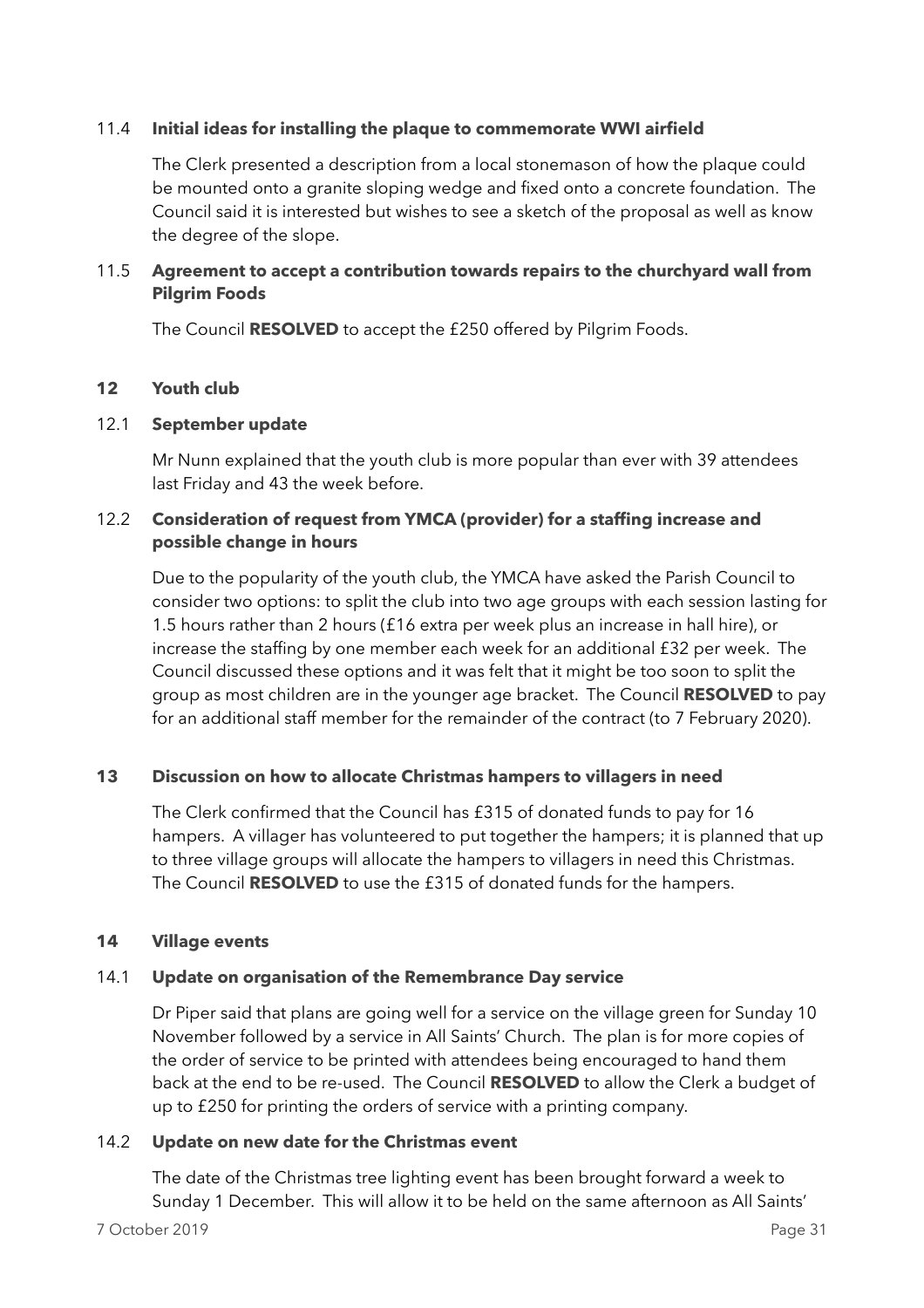Church children's activity afternoon. An update will be given at the November meeting following a Christmas event planning meeting this week.

## 14.3 **Agreement on purchase of a marquee**

Three marquees were presented as options for the Parish Council to select from. The Council **RESOLVED** to purchase a 4 x 10 metre marquee for £629.99.

### **15 Consideration of a request from villager to install an electric vehicle charger**

A villager wrote to the Parish Council to request that it considers an electric vehicle charger in the village centre. The Council would need to research this topic to see whether it is a viable option. It was agreed to discuss this topic further at the November meeting.

## **16 Agreement on whether to instruct a solicitor to deal with the transfer of open space to the Parish Council from Abel Homes**

The Clerk reported that Abel Homes will soon be transferring the open space to the Parish Council. They have asked whether a solicitor will be dealing with the transfer on behalf of the Parish Council. Councillors discussed that responsibilities relating to the boundaries need to be clear at the time of transfer and an inventory of the estate undertaken. The Council **RESOLVED** to allow the Clerk to instruct a local solicitor to deal with the land transfer. The Council also **RESOLVED** to instruct a land agent to assist with the process.

# **17 Consideration of responses to three consultations: Division boundaries for Norfolk County Council; Norfolk ALC's community, well-being and environment initiative; Norfolk Minerals and Waste local plan consultation**

The Parish Council decided that if councillors wished to respond as individuals they were free to do so but it did not wish to respond as a body.

#### **18 Finance**

## 18.1 **Receipt of the external auditor's report for year ended 31 March 2019**

The external auditor's report was received in late September and no issues were raised. The report and notice of conclusion of audit are available on the website.

## 18.2 **Approval of training for Clerk and Councillors**

Mrs Smith wishes to attend a Parish and Town Council seminar in November and the Chairman and Vice-Chairman attended a chairmans' networking event on 3 November. The invoice features in the payment list. The Clerk has started a 2-part webinar in website accessibility. The Council approved the training outlined.

## 18.3 **Summary of the Council's finances for the 2nd quarter**